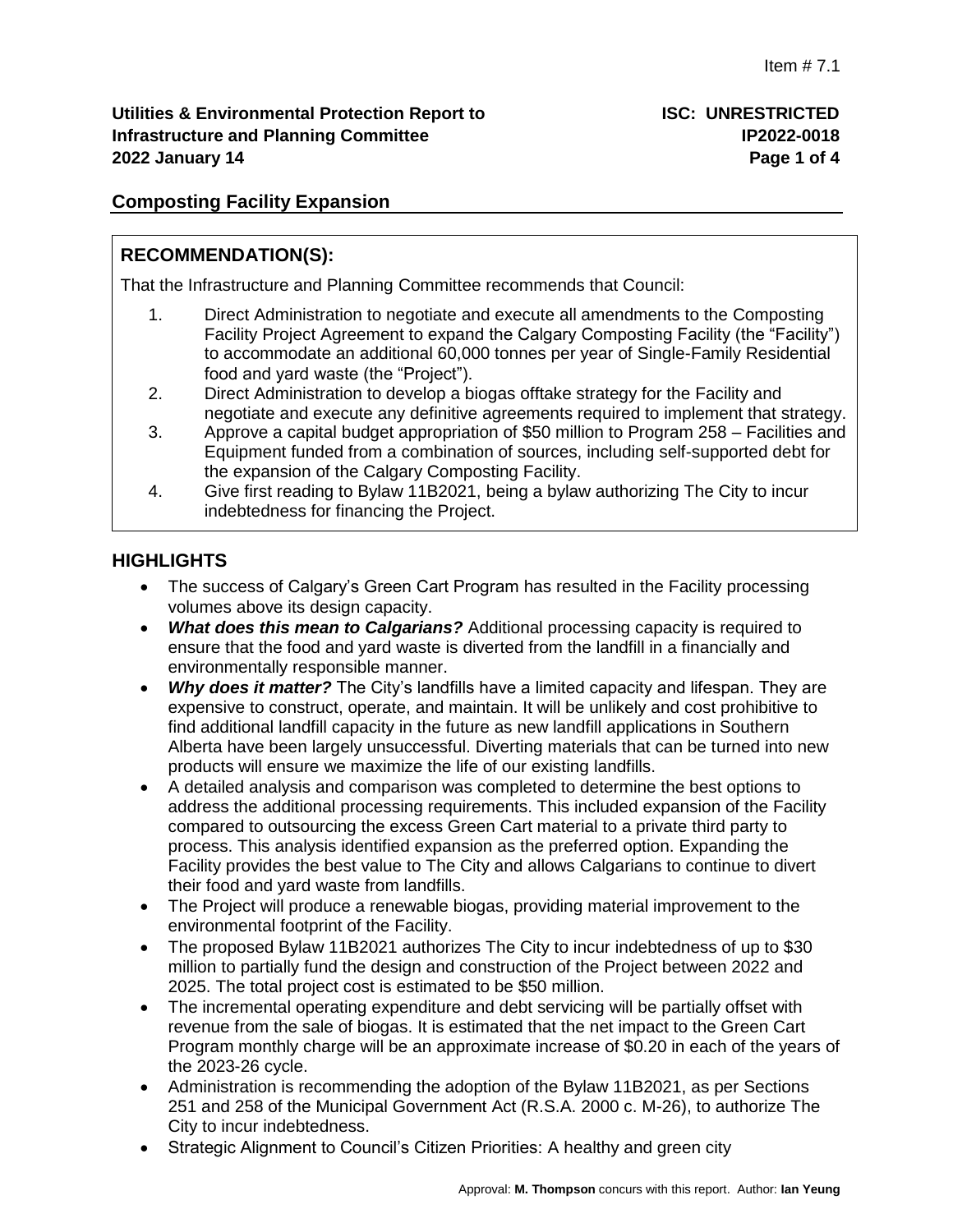## **Utilities & Environmental Protection Report to ISC: UNRESTRICTED Infrastructure and Planning Committee IP2022-0018 2022 January 14 Page 2 of 4**

# **Composting Facility Expansion**

Previous Council Direction is included as Attachment 1.

## **DISCUSSION**

In 2013, Council directed Administration to build a composting facility in anticipation of a Citywide Green Cart Program with an approved budget of \$133 million. The Facility was procured through a Public Private Partnership with a consortium of engineering and construction companies. It resulted in a City-owned, private sector Design-Build-Operate facility with a 10 year operations, maintenance, and rehabilitation contract currently being managed by AIM Environmental Group.

The Calgary Composting Facility was designed with the capability to process 100,000 tonnes of food and yard waste from Single Family residential homes, as well as to allow for expansion in the future. The Facility began operation in 2017, and in each year since, demand for the Green Cart program has exceeded initial forecasts and the Facility is currently processing material in excess of its design capacity.

The Design-Build-Operate project agreement provides that The City has the right to expand, improve or otherwise change the Facility and has the right to include additional quantities.

To determine the best value for Calgarians, Administration compared the expansion of the Facility with outsourcing options available to process an additional 60,000 tonnes of food and yard waste per year.

**Option 1:** Expand processing capacity of the existing Calgary Composting Facility.

**Option 2:** Outsource the excess organic material to private sector processors.

Administration retained Ernst & Young Orenda Finance Inc. to complete a comprehensive investigation comparing the two options based on industry best practices in investment analysis and cost benefit assessment. The methodology for the development of the business case (Attachment 2) included a jurisdictional review and market sounding to determine how other municipalities have managed their organics and to gauge private sector interest in processing excess food and yard waste from The City's Green Cart program.

This review resulted in a business case that compared the options against four assessment criteria: Strategic, Economic, Financial, and Deliverability & Operations.

Ernst & Young concluded that the expansion of the current Calgary Composting Facility is the best option for The City to manage the excess material collected due to its financial, environmental, and economic benefits.

### **Next Steps**

Administration will commence the change order process described in the Design-Build-Operate project agreement once Bylaw 11B2021 (Attachment 3) contained in this report is valid.

Administration will commence development of a biogas offtake strategy for the Facility to assess the commercial options available to The City for the renewable biogas generated from the Project.

Administration will continue to advocate for funding support from other orders of government, while seeking opportunities to secure financing through the Province of Alberta, Infrastructure Canada, federal crown corporations, financial institutions or capital markets to optimize the financing for the Project.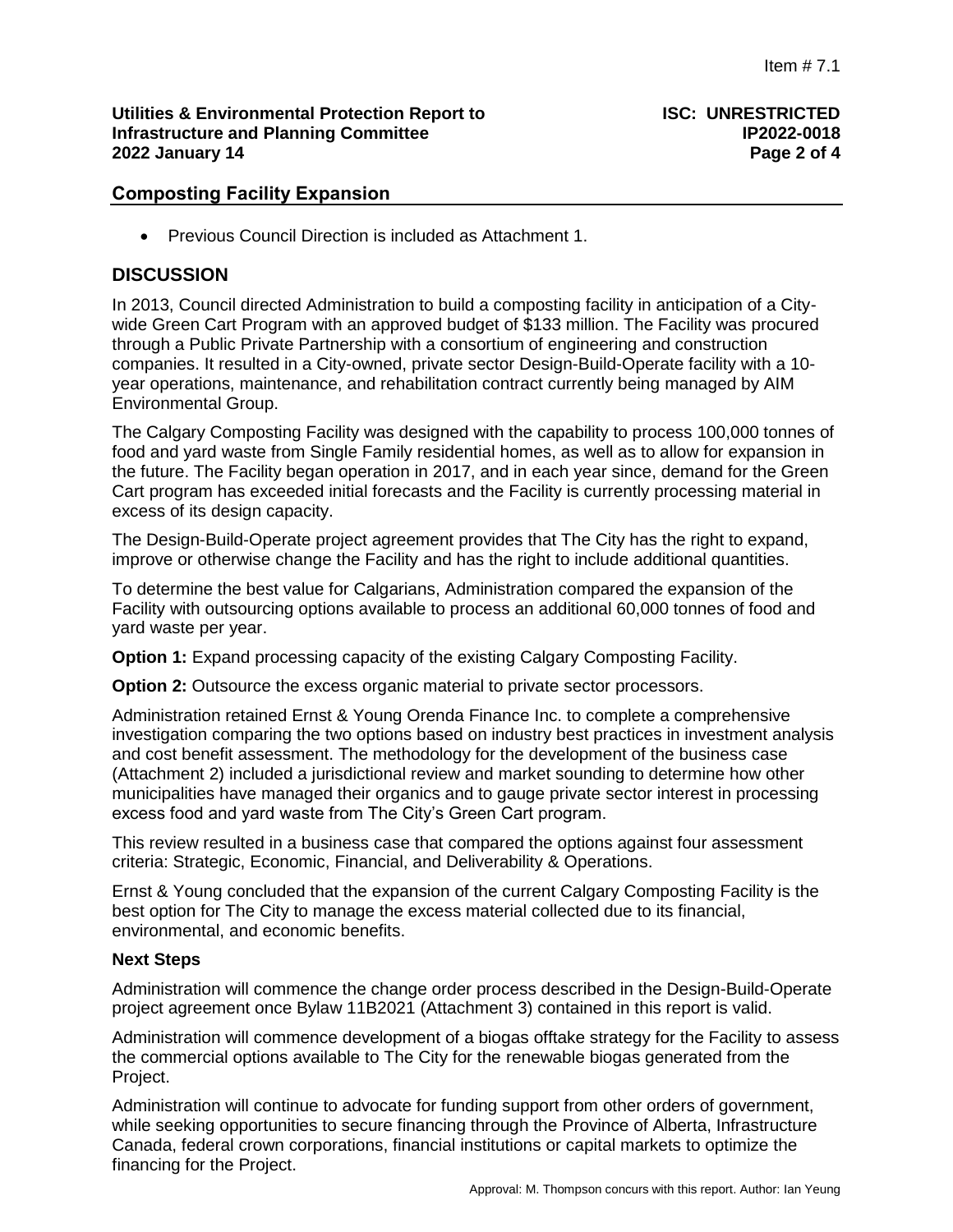## **Utilities & Environmental Protection Report to ISC: UNRESTRICTED Infrastructure and Planning Committee IP2022-0018 2022 January 14 Page 3 of 4**

## **Composting Facility Expansion**

## **STAKEHOLDER ENGAGEMENT AND COMMUNICATION (EXTERNAL)**

- ☐ Public Engagement was undertaken
- ☒ Public Communication or Engagement was not required
- ☐ Public/Stakeholders were informed
- ☐ Stakeholder dialogue/relations were undertaken

Through the Bylaw Approval Process set out in the Municipal Government Act, and the City of Calgary, Bylaw 11B2021 will be included in a public hearing and receive three readings by Council.

## **IMPLICATIONS**

#### **Social**

Waste diversion is an integral component to extending the life of our landfills, reducing their impact on climate change, and is a starting point to our transition into a more circular economy where divertible materials can be turned into new products. Expansion of the Facility will ensure the record amounts of organics being diverted by single family residents continues to be processed into nutrient rich compost for use in our gardens and parks.

#### **Environmental**

Investment in anaerobic digestion technology to pre-process green cart materials will reduce the overall amount to be composted, which will result in lower greenhouse gas emissions from the Facility. The expansion will produce a renewable gas which, when upgraded, can be a direct replacement for natural gas use, further reducing greenhouse gas emissions in the broader environment. The expansion will occur on previously developed land. No new industrial development is required.

#### **Economic**

Through quantitative analysis of the options, expansion is found to have the lowest total project cost because it extracts the maximum value of the investment that has already been made in the current facility. As planning for the design and construction begins, Administration will continue to look for opportunities to reduce and mitigate risks and lower the overall cost of the project and sees a unique opportunity to partner with an industry leader to maximize value in refining and marketing the biogas generated from the facility.

#### **Service and Financial Implications**

The upfront capital cost estimate (class 4) of expanding the Calgary Composting Facility is \$50 million, anticipated to be spent between 2022 – 2025. The Project will be funded from a combination of sources, including self supported debt as per the table below. Payback of the self supported debt will be over 25 years from the Green Cart program monthly charge. Gas Tax Funding is from Waste & Recycling Services' annual allocation.